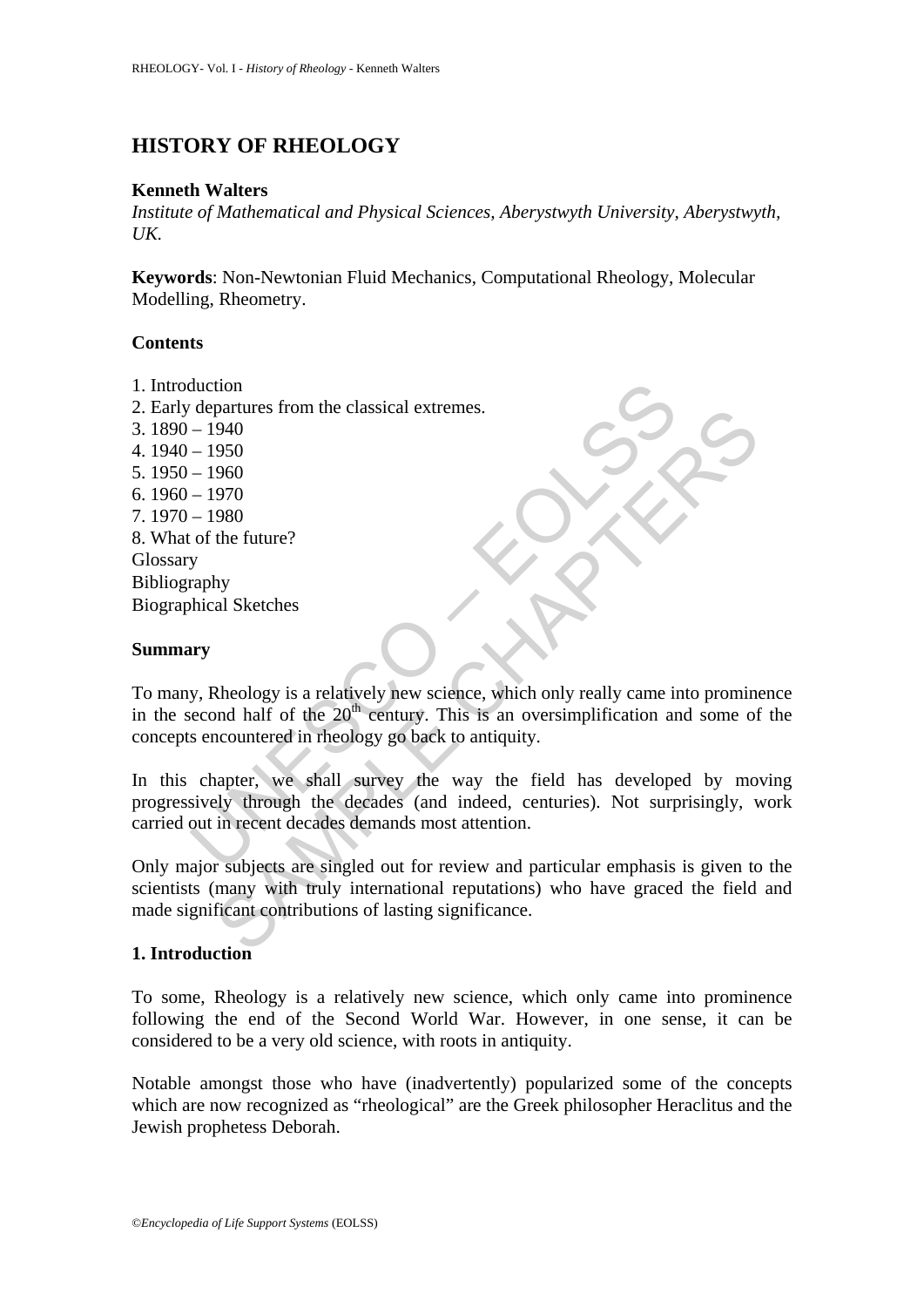Interestingly, the famous dictum of the former "panta rhei" (everything flows) has been taken as the motto of the (American) Society of Rheology.

Deborah has given her name to an important non-dimensional number, which is based on an Old Testament scripture from the Book of Judges Chapter 5, verse 5: "The mountains flow before the Lord". The basic idea is that everything flows, even the mountains, if you wait long enough! Marcus Reiner (1964) did more than anyone else to popularize these ideas and we can do no better than to quote some of his thoughts on the subject: "Deborah knew two things. First that the mountains flow, as everything flows. But, secondly, that they flowed before the Lord and not before man, for the simple reason that man in his short lifetime cannot see them flowing, while the time of observation of God is *infinite*. We may therefore well define as a non-dimensional number, the Deborah number,

 $D =$  time of relaxation/time of observation.

tion of God is *infinite*. We may therefore well define as a not the Deborah number,<br>the Deborah number,<br>me of relaxation/time of observation.<br>ference between solids and fluids is then defined by the magnitud<br>observation i of relaxation/time of observation.<br>
the electroman namoc,<br>
the magnitude of *D*. If rervation is very large, or, conversely, if the time of relaxation of the mata<br>
rvation is very small, you see the material flowing. On t The difference between solids and fluids is then defined by the magnitude of *D*. If your time of observation is very large, or, conversely, if the time of relaxation of the material under observation is very small, you see the material flowing. On the other hand, if the time of relaxation is larger than your time of observation, the material, for all practical purposes, is a solid … . It therefore appears that the Deborah number is destined to become the fundamental number in rheology, bringing solids and fluids under a common concept. The greater the Deborah number, the more solid the material; the smaller the Deborah number the more fluid it is."

It is readily conceded by the vast majority of workers in the field that the Deborah number concept is of significant importance in rheology.

As we shall see, other important rheological concepts were studied through the centuries and long before the formal introduction of the term Rheology in 1929. This coincided with the founding of the American Society of Rheology in Washington DC and the formal definition of Rheology is invariably associated with Professor E. C. Bingham of Lafayette College, Easton, Pa., who was one of the three organizers of the 1929 meeting, the others being Marcus Reiner of Israel (already referred to) and G. W. Scott Blair of the U.K. A convenient definition of Rheology, which would be generally accepted, is: "The science of the deformation and flow of matter".



Figure 1. E.C.Bingham, M.Reiner and G.W.Scott Blair.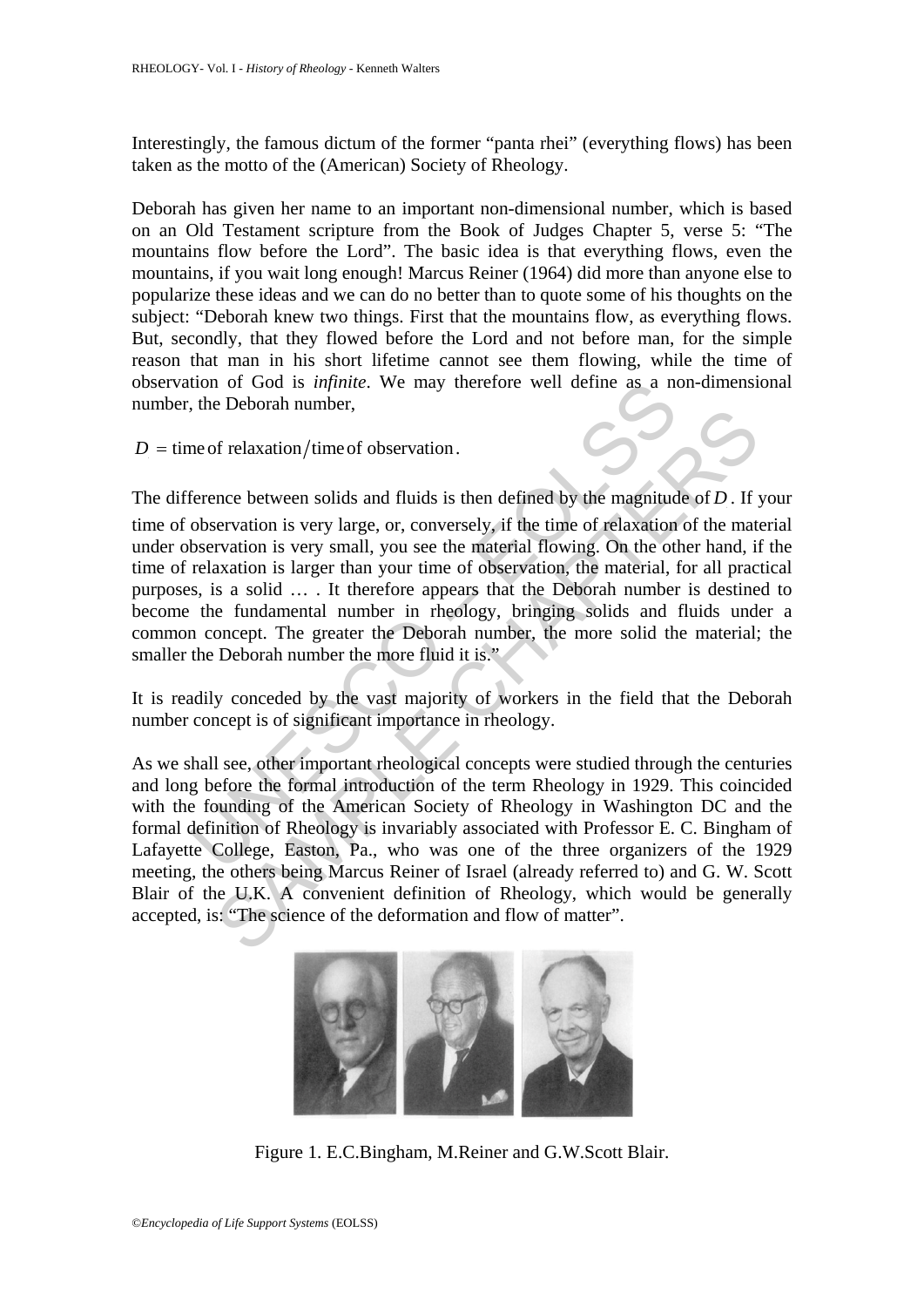Many famous scientists can be considered to have carried out rheological research before that 1929 meeting, especially in the  $19<sup>th</sup>$  century, but space will allow no more than a cursory mention of some of the more important developments. Any reader who is particularly interested in them is encouraged to read the extensive text, running to 250 pages, entitled "Rheology, An Historical Perspective" written by the present author in collaboration with R.I. Tanner (Tanner and Walters 1998). That text emphasizes the roles of two famous British scientists, Isaac Newton and Robert Hooke, in setting the boundaries of the modern science of Rheology.

So far as solid-like behavior is concerned, Hooke introduced his famous linear law relating stress and strain in 1678.

Nine years after the publication of Hooke's work, Newton (1687) discussed steady shear flow in a *fluid* and in the Principia is his famous hypothesis: "The resistance which arises from the lack of slipperiness of the parts of the liquid, other things being equal, is proportional to the velocity with which the parts of the liquid are separated from one another". This "lack of slipperiness" is what we now call "viscosity".

The works of Hooke and Newton set the boundaries of "classical elasticity" and "fluid dynamics". However, as we shall see, Rheology goes far beyond these special cases and, by common consent, excludes them.

Usually, rheologists are concerned with materials lying between the classical extremes and a rheological glossary has emerged with such terms and expressions as "viscoelasticity" and "non-Newtonian fluid mechanics". We shall discuss these and some of the other concepts in later sections.

### **2. Early Departures from the Classical Extremes**

ears after the publication of Hooke's work, Newton (1687) di<br>ow in a *fluid* and in the Principia is his famous hypothesis; "<br>trises from the lack of slipperiness of the parts of the liquid, oth<br>s proportional to the veloc and the Principlia is his famous hypothesis; "The resistance and in a *fluid* and in the Principia is his famous hypothesis; "The resistes from the lack of slipperiness of the parts of the liquid, other things b roportion The first clear experimental departure from the classical extremes introduced by Hooke and Newton is contained in the work of Wilhelm Weber on silk threads (Weber 1835, 1841). He applied a tensile load to a silk fiber and noticed an immediate (elastic) extension; this was followed by a continued slow extension with time. Removal of the load led to an immediate extension. This kind of behavior was already well known in metals, but, to Weber's surprise, it was found that the silk fiber eventually recovered its original length.

The response observed by Weber is now seen as being consistent with that expected of a *viscoelastic solid*.

So far as fluid-like materials are concerned, an influential contribution came from the pen of the famous British scientist, James Clerk Maxwell (Maxwell 1867, 1868). He put forward a (linear) equation relating stress  $\sigma$  and strain  $\gamma$  of the form: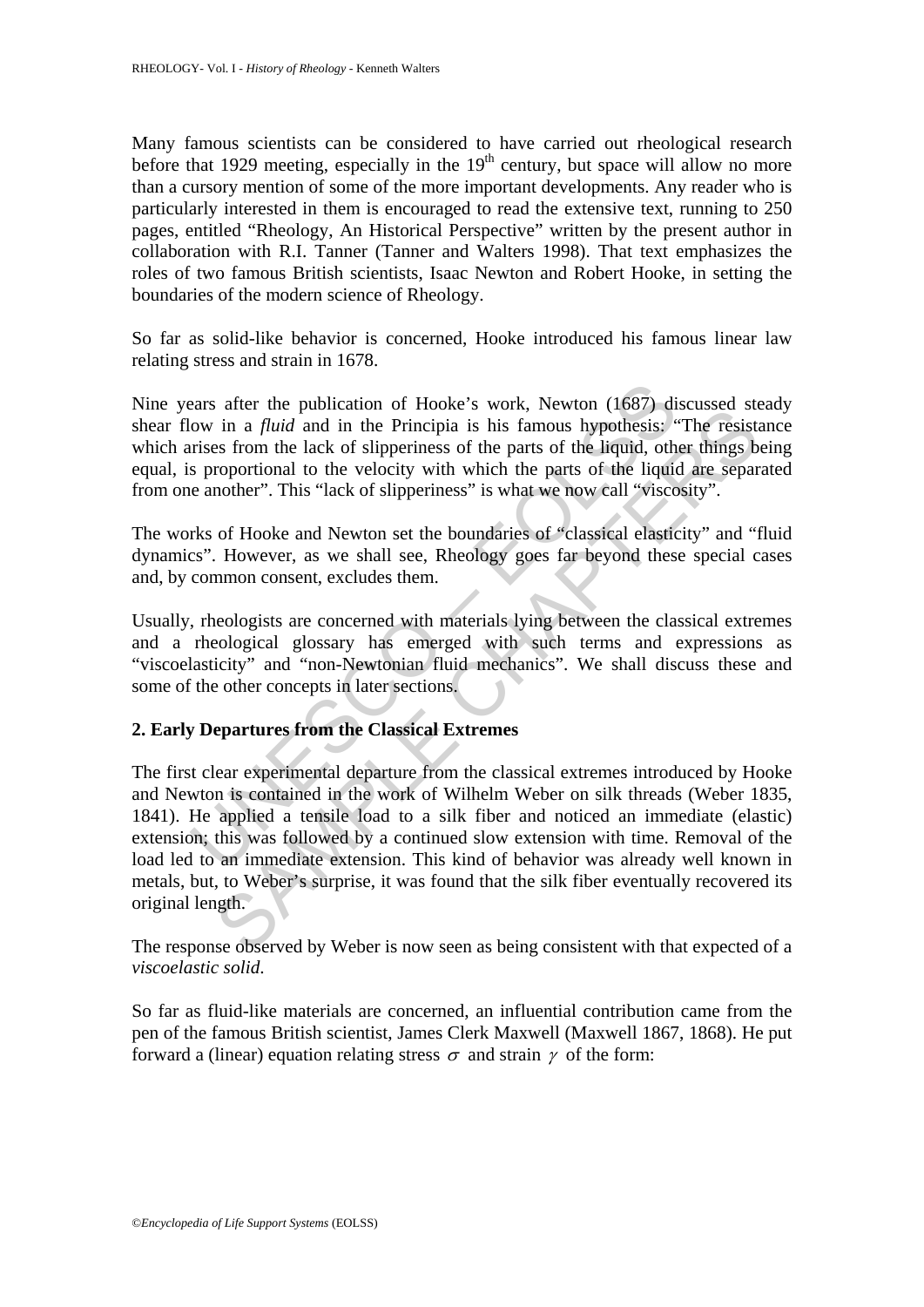

Figure 2. James Clerk Maxwell.

$$
\sigma + \lambda \frac{d\sigma}{dt} = \eta \frac{d\gamma}{dt},\tag{1}
$$

Where *t* is the time,  $\lambda$  a time constant (known as the *relaxation time*) and  $\eta$  is the viscosity.

When  $\lambda = 0$ , we have "Newtonian" behavior and as  $\lambda$  becomes so large that the first term on the left-hand side of Eq. (1) can be neglected in comparison to the second, we essentially have "Hookean" elastic behavior.

Figure 2. James Clerk Maxwell.<br>  $\frac{\partial}{\partial t} = \eta \frac{dy}{dt}$ ,<br>
t is the time,  $\lambda$  a time constant (known as the *relaxation time*<br>
y.<br>  $\lambda = 0$ , we have "Newtonian" behavior and as  $\lambda$  becomes so large<br>
the left-hand side of Eq Figure 2. James Clerk Maxwell.<br>  $= \eta \frac{dy}{dt}$ ,<br>
S the time,  $\lambda$  a time constant (known as the *relaxation time)* and  $\eta$  is<br>
0, we have "Newtonian" behavior and as  $\lambda$  becomes so large that the<br>
left-hand side of Eq. (1 Rheologists use the term "elastico-viscous liquid" or simple "elastic liquid" to describe materials that satisfy Eq. (1). This so called "Maxwell fluid" has been surprisingly influential as the years have progressed and, today, one often sees references to the UCM (Upper-Convected Maxwell) model, which is based on Eq. (1), suitably embellished with a  $20<sup>th</sup>$  century non-linear continuum mechanics.

Equation (1) may be compared and contrasted with the simplest equation for a viscoelastic solid, named after the British scientist Lord Kelvin (see Thomson 1865, 1878) and appropriately called the Kelvin model or sometimes the Kelvin-Voigt model. This has a rheological equation of state of the form:

$$
\sigma = G\gamma + \eta \frac{d\gamma}{dt},\tag{2}
$$

Where *G* is a material constant.

Equations (1) and (2) set the boundaries of the research field known as "Linear Viscoelasticity". This continues to be an important area of rheological research and two issues merit our attention.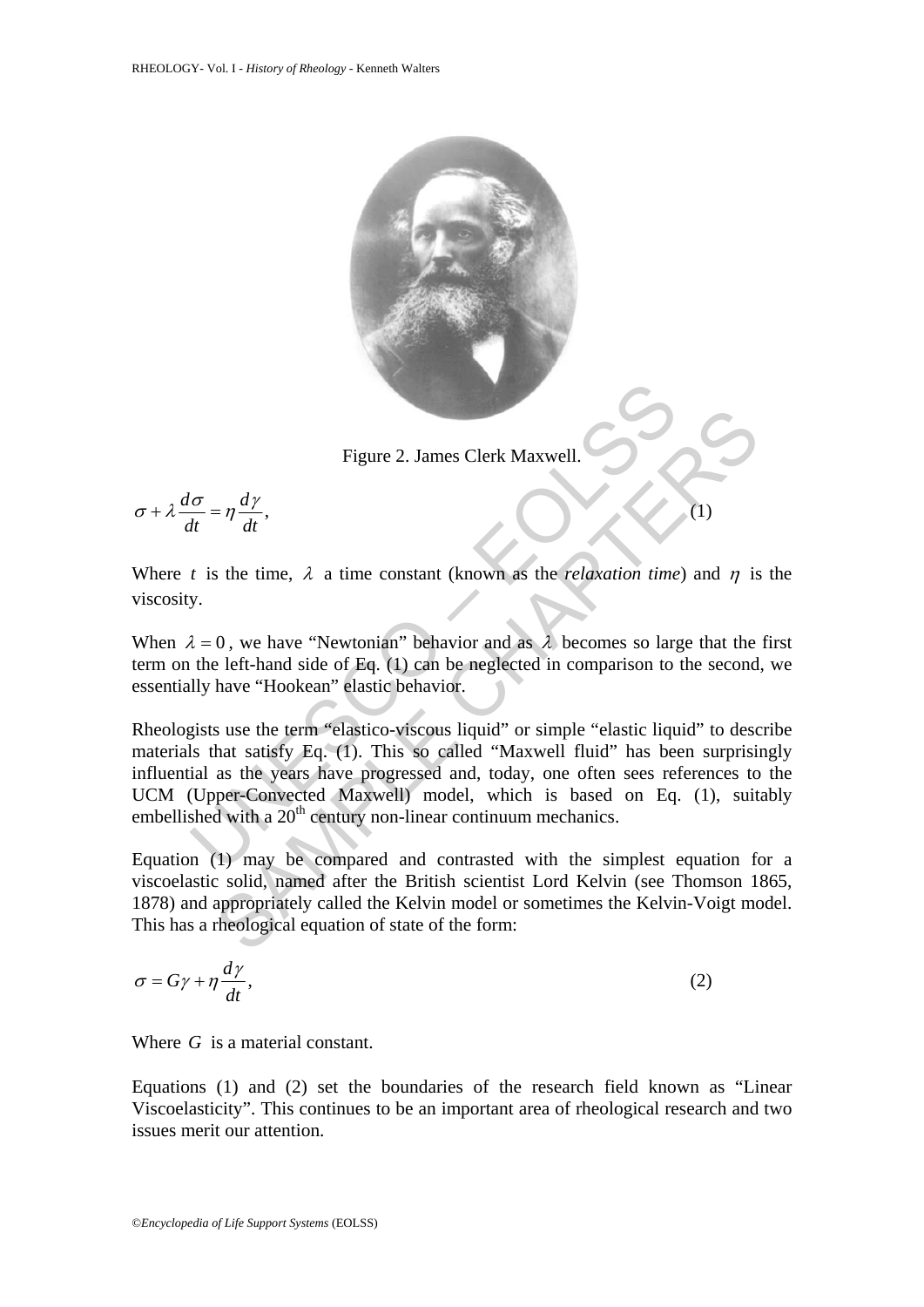First, the simplest extension of the Maxwell Eq. (1) for an elastic liquid is provided by the so-called Jeffrey's model, with equations which are usually expressed in the form:

$$
\sigma + \lambda \frac{d\sigma}{dt} = \eta \left[ \frac{d\gamma}{dt} + \lambda \frac{d\gamma}{dt} \right],
$$
\n(3)

where  $\eta$ ,  $\lambda$  and  $\lambda$  are material constants.

This model has a prominent place in the historical development of the science of rheology. For example, Jeffreys (1929) applied the equation to interpret problems associated with the earth's crust. Later, Fröhlich and Sack (1946) showed that, within the linearity constraint, a dilute suspension of elastic spheres in a viscous liquid may be expected to obey Eq. (3) and Oldroyd (1953) did the same for a dilute emulsion.

A non-linear version of Eq. (3), first introduced by Oldroyd in 1950 and called the Oldroyd B model, has had a very important influence in recent years, especially in the field of Computation Rheology (see later).

ed with the earth's crust. Later, Frohlich and Sack (1946) show<br>arity constraint, a dilute suspension of elastic spheres in a viscous<br>d to obey Eq. (3) and Oldroyd (1953) did the same for a dilute em<br>linear version of Eq. From the angular superistion of classe spinces in a viscous negative divided multiplion.<br>
and Oldroyd (1953) did the same for a dilute emulsion.<br>
and called model, has had a very important influence in recent years, espec The second issue which merits attention relates to the introduction of "mechanical models" in the early years of the  $20<sup>th</sup>$  century (see, for example, Poynting and Thomson 1902). These have proved to be a popular way of characterizing linear-viscoelastic response, without the need to go into the accompanying mathematics in detail. In these models, Hookean deformation is represented by a spring and Newtonian flow by a dashpot, and the procedure involves the association of force, extension and time in the models with stress, strain and time in the materials.

Returning briefly to the  $19<sup>th</sup>$  century, an important and influential work of generalization, which can incorporate both solid-like and liquid-like responses, was provided by another famous scientist, Ludwig Boltzmann (see, for example, Boltzmann 1874, 1877, 1878). He introduced an *integral* constitutive equation, which generalized all previous work on non-classical materials.



Figure 3. Ludwig Boltzmann.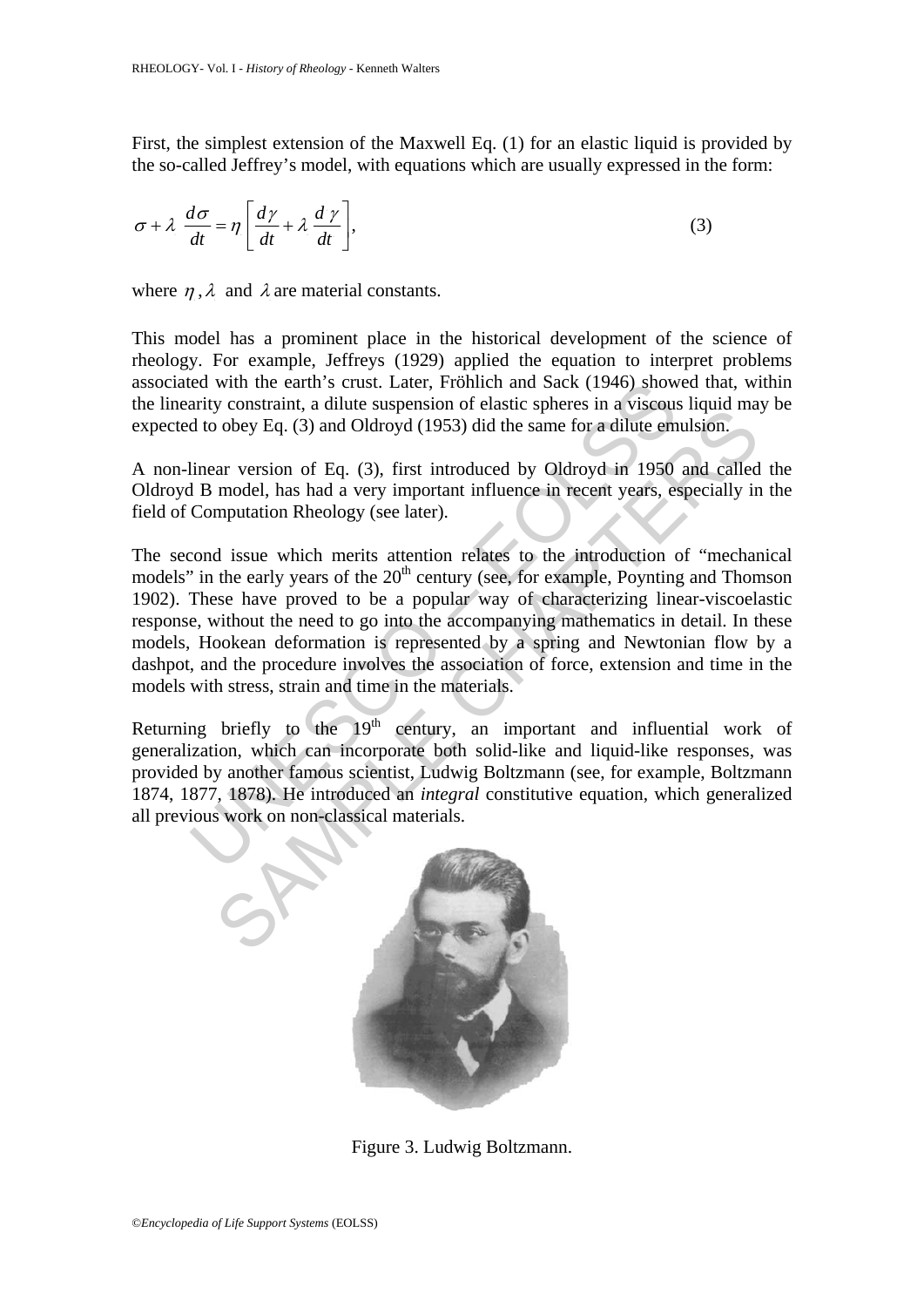So, in summary, we can say that, by the turn of the  $20<sup>th</sup>$  century, there was a general acknowledgement of the existence of materials which could not be classified as Hookean solids or Newtonian fluids. Furthermore, a general framework existed to describe the linear behavior of such materials.

-

- -
- -

## TO ACCESS ALL THE **16 PAGES** OF THIS CHAPTER, Visit: http://www.eolss.net/Eolss-sampleAllChapter.aspx

#### **Bibliography**

Barnes H.A. and Walters K. (1985) The yield stress myth? *Rheological Acta* 24, 323-326. [A short provocative paper which questions the yield-stress concept.]

Barnes H.A. (1999) The yield stress – a review*. J. non-Newtonian Fluid Mechanics* 81, 133-178. [A comprehensive review of the yield-stress debate.]

Bingham E.C. (1922) *Fluidity and plasticity.* McGraw Hill, New York. [The introduction of the most famous equation for yield-stress materials.]

Boger D.V. (1977/78) A highly elastic constant-viscosity fluid. *J. non-Newtonian Fluid Mechanics* 3, 87- 91. [The first reference to the so-called Boger fluid.]

Boger D.V. and Walters K. (1993) *Rheological Phenomena in Focus*. Elsevier. [Contains a comprehensive set of flow-visualization pictures for non-Newtonian fluids.]

Visit: http://www.eolss.net/Eolss-sampleAllChapter.a<br>
1.A. and Walters K. (1985) The yield stress myth? *Rheological Acta 24*, 2<br>
1.A. and Walters K. (1985) The yield stress concept.)<br>
1.A. (1999) The yield stress – a revi **S**<br> **SAMPLE CONSTRANT SETT CONSTRANT SET CONSTRANT CONDIGERATION**<br> **SAMPLE CONSTRANT SET CONSTRANT SET CONSTRANT SET CONSTRANT (1999) The yield stress – a review.** *J. non-Newtonian Fluid Mechanics* **81, 133-178<br>
C. (1922)** Boltzmann L. (1874) Sitzber Kgl Akad Wiss Wien, Math-Naturw Classe 70, 275-306. (1877) *Sitzber Kgl Akad Wiss* Wien 76, 815-842. (1878) *Wied Ann* 5, 430-432. [A series of papers related to the famous Boltzmann integral equations for linear viscoelasticity.]

Broadbent J.M., Kaye A., Lodge A.S. and Vale D.G. (1968) Possible systematic errors in the measurement of normal stress differences in polymer solutions in steady shear flow. *Nature* 217, 55.

Coleman B.D. and Noll W. (1960) An approximate theorem for functionals with applications in continuum mechanics. *Arch. Rat. Mech. Anal.* 36, 355-370. [Derivation of the hierarchy equations for slow flow of elastic liquids.]

Crochet M.J., Davies A.R. and Walters K. (1984) *Numerical simulation of non-Newtonian flow*, Elsevier. [The first text book to be devoted to Computational Rheology.]

Doi M. and Edwards S.F. (1978) Dynamics of concentrated polymer systems Parts 1-4. J. *Chem. Soc. Faraday Trans*. 74, 1789-1801, 1802-1817, 1818-1832, 75, 38-54. (1986) *The theory of polymer dynamics*, Clarendon Press, Oxford. [Contains important work on the application of reptation ideas for polymeric systems.]

Fröhlich H. and Sack R. (1946) Theory of the rheological properties of dispersions. *Proc Roy. Soc*. A185, 415-430. [Derivation of the (linear) equations for a dilute suspension of rigid spheres in a Newtonian fluid.]

Herschel W.H. and Bulkley R. (1926) Measurement of consistency as applied to rubber benzene solutions. *Proc. Am. Assoc. Test Materials* 26, 621. [Contains an important extension to the Bingham model.]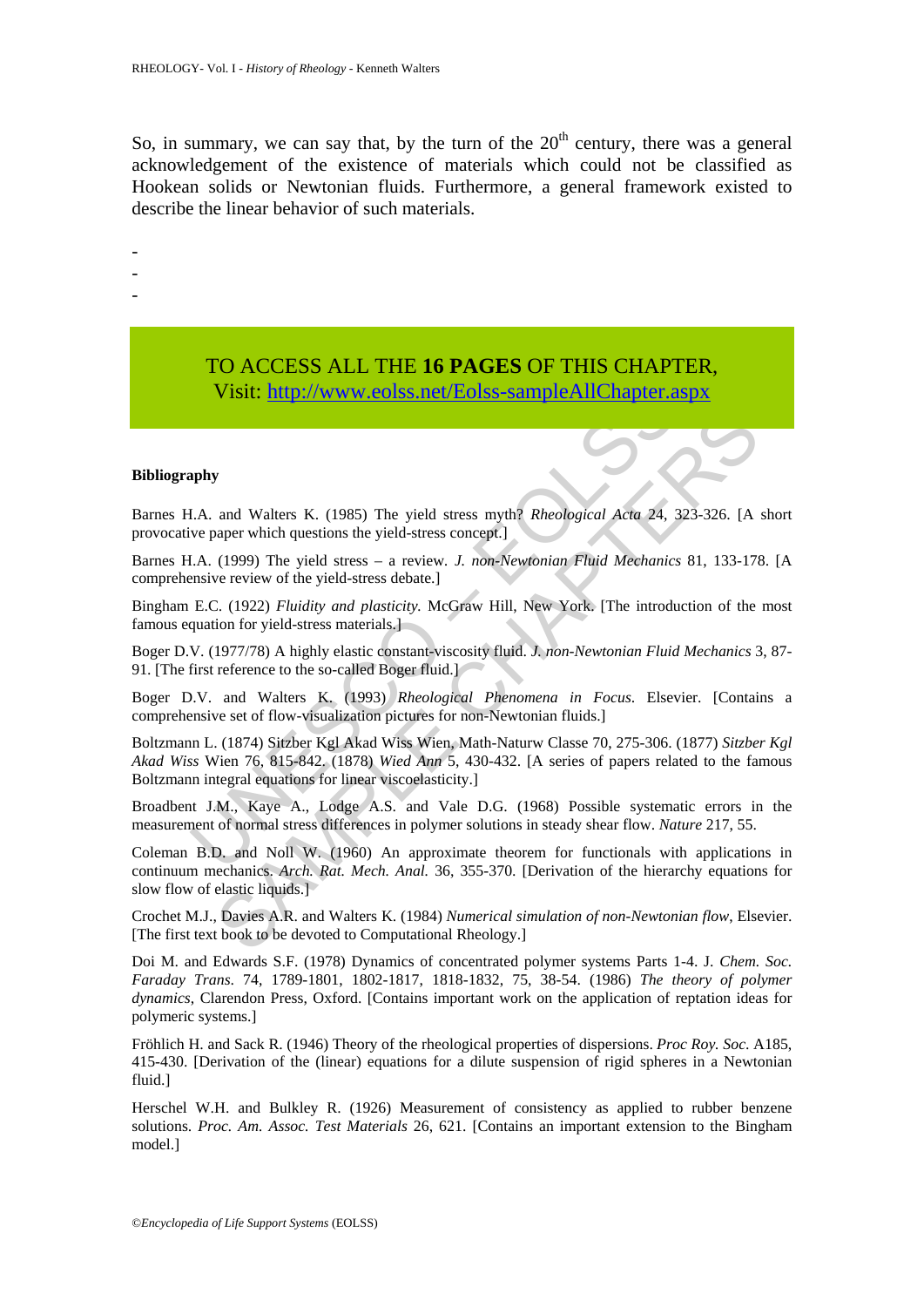Hooke R. (1676) *A description of helioscopes and some other instruments*. London. Printed by T.R. for John Martyn. [The introduction of the famous linear law for elastic solids – introduced as a Latin anagram!] This was followed by a more comprehensible paper in 1678 – "*De potential restitutiva".*  J.Martyn, London.

Jaumann G. (1905) Grundlagen der bewegungslehre "Springer, Leipzig (1911) *Sitz Akad Wiss Wien* 120, 385-530. [Introduction of a non-linear time derivative for non-Newtonian fluids – sometimes known as the Jaumann derivative and also the corotational derivative.]

Jeffreys H. (1929) *The earth*. Cambridge University Press. [Uses Eq. (3) in connection with problems of the earth's crust.]

Lodge A.S. (1956) A network theory of flow birefringence and stress in concentrated polymer solutions*. Trans. Faraday Soc*. 52, 120-130. [Derives constitutive equations for the so-called "rubber-like liquid".]

McLeish T.C.B. and Larson R.G. (1998) *Molecular constitutive equations for a class of branched polymers: The pom-pom polymer.* J. Rheol. 42, 81-110. [An important recent paper in polymer melt rheology.]

Maxwell J.C. (1867) P*hil. Trans. Roy. Soc*. 157, 49-88. (1868) *Phil. Mag.* 35, 129-145, 185-217. [Discusses the introduction of Eq. (1).]

Oldroyd J.G. (1950) On the formulation of rheological equations of state. *Proc. Roy. Soc.* A200, 523-541. [A very important paper on the construction of constitutive equations for elastic liquids.]

Oldroyd J.G. (1953) The elastic and viscous properties of emulsions and suspensions*. Proc. Roy. Soc*. A218, 122-132. [Derivation of the (linear) equations for dilute emulsions.]

1.2. and Laason K.O. (1996) *amotetian* consinuity equations for a control of the pom-pom polymer. J. Rheol. 42, 81-110. [An important recent paper J. C. (1867) *Phil. Trans. Roy. Soc.* 157, 49-88. (1868) *Phil. Mag.* 35, C. (1867) Phil. *Trans. Roy. Soc.* 157, 49-88. (1868) Phil. *Mag.* 35, 129-145, 185<br>e introduction of Eq. (1).]<br>(1950) On the formulation of rheological equations of state. *Proc. Roy. Soc.* A200, 523<br>trant paper on the c Perera M.G.N. and Walters K. (1977) Long-range memory effects in flows involving abrupt changes in geometry*. J. non-Newtonian Fluid Mechanics* 2, 49-81, 191-204. [The first successful attempt(s) to apply (finite-difference) numerical schemes in the case of long-range memory effects and complex geometries.]

Phan Thien N. and Tanner R.I. (1977) A new constitutive equation derived from network theor*y*. *J. non-Newtonian Fluid Mechanics* 2, 191-204. [This paper saw the introduction of a constitutive equation which is still popular.]

Poynting J.H. and Thomson J.J. (1902) *Properties of Matter*, London: Charles Griffin and Co. Ltd. [Contains the first reference to mechanical models.]

Reiner M. (1945) A mathematical theory of dilatancy. *Amer. J. Math.* 67, 350-362. [The paper derives the equations for the so-called Reiner-Rivlin fluid.]

Reiner M. (1964) The Deborah number. *Physics Today* 17, 62. [Contains a popular introduction to the concept of the Deborah number.]

Rivlin R.S. (1948) The hydrodynamics of non-Newtonian fluids Part 1. *Proc. Roy. Soc* A193, 260-281. [The paper derives the equations for the so-called Reiner-Rivlin fluid.]

Schwedoff T. (1890) *J. Physique* [2] 9, 34-46. [Introduces Eq. (4) for materials with a yield stress.]

Tanner R.I. and Walters K. (1998) *Rheology: An historical perspective*. Elsevier. [Recommended reading for those who wish to know more about historical developments in Rheology.]

Tanner R.I. and Pipkin A.C. (1969) Intrinsic errors in pressure-hole measurements. *Trans. Soc. Rheol.* 13, 471-484. [Explains the hole-pressure error in theoretical terms.]

Thomson W. (1865) *Proc. Roy. Soc.* 14, 289-297. (1878). *Elasticity and heat in Encyclopedia Brittanica*   $9<sup>th</sup>$  Edition. [Introduces what is often referred to as the Kelvin-Voigt model for viscoelastic solids. Thomson is better known as Lord Kelvin.]

Trouton F.T. (1906) On the coefficient of viscous traction and its relation to that of viscosity. *Proc. Roy. Soc*. 77, 426-440. [An influential paper on *extensional* flow, limited in this case to Newtonian fluids.]

Walters K. and Webster M.F. (2003) The distinctive CFD challenges of computational rheology. *Int. J. for Numerical Methods in Fluids* 43, 577-596. [An example of many of the recent reviews on developments in Computational Rheology.]